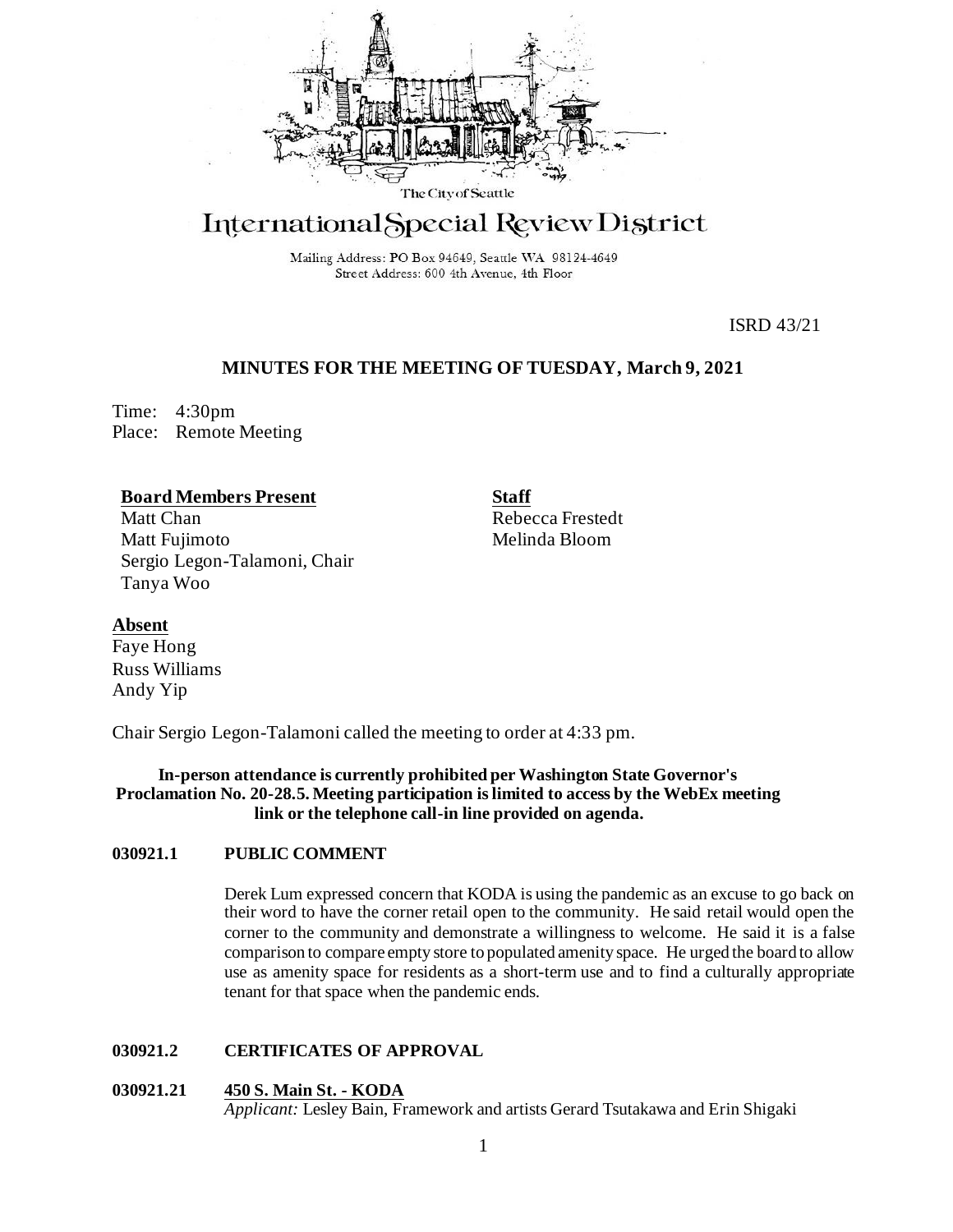Ms. Frestedt explained the proposed installation of artworks by Gerard Tsutakawa and Erin Shigaki, respectively, to be located at street level near the south residential entrance and incorporated into the façade near the southeast corner of the building on S. Main St. Exhibits included plans, renderings, specifications and cut sheets. She said the ISRD Board received a briefing on the proposed artwork on December 8, 2020. A Certificate of Approval for Final Design of the building was issued in January 2019.

Lesley Bain, Framework, presented the application for art at KODA (full presentation materials in DON file). She explained that art locations were specified in Certificate of Approval for the building. The locations for art were agreed on as the building entry and the shadow boxes below the retail at 5th Avenue S and S Main St.

She said the makeup of the Artist Selection Panel was extremely important. They looked for a variety of voices rooted in the neighborhood and its history, with a strong connection to Japanese American culture and knowledge of public art. They asked for recommendations for candidates from the Wing Luke Museum, InterIm and SCIDPDA. The panel consisted of:

- Blake Nakatsu, Exhibit Developer and YouthCAN Program Manager, Wing Luke Museum
- S Surface, King Street Station Program Lead, Seattle Office of Arts & Culture
- Ken Matsudaira, Curator, M. Rosetta Hunter Art Gallery, Seattle Central College
- Tom Kleifgen, Co-owner, Momo, in Nihonmachi
- Christina Nguyen, Nihonmachi /Japantown & Chinatown- International District Community Resident

Ms. Bain said the selection panel agreed on a set of criteria to view the work and score the artists. She summarized the criteria considered. The Selection Panel felt that all of the responding artists had merit in terms of artistic quality, and the decision was difficult because of the high caliber of artist. The panel agreed to hire two artists, one for the entry piece and another for the shadowboxes. The connection to the neighborhood was highly ranked. The panel selected Gerard Tsutakawa as the artist for the sculpture at the entry and Erin Shigaki for the artwork in the shadow boxes.

Ms. Bain said both artists have exceptionally strong roots to the neighborhood. As a teenager, Mr. Tsutakawa swept the floor and stocked the shelves at the Uwajimaya store that once stood on the site. Ms. Shigaki spent much of her childhood in Nihonmachi with her grandparents and has focused her art on bringing the stories of Seattle's Japanese community to the public.

Ms. Bain went on to say that artists are expert storytellers in different ways. Tsutakawa creates iconic sculptural expressions that connect with people, exemplified by the dragon in the Donny Chin International Children's Park. Shigaki's work has included both abstractions and photographic images that have engaged communities in both the history of place and the issues of our time. The Selection Panel was pleased with the idea of pairing of a seasoned iconic sculptor with a younger artist that is similarly rooted in the neighborhood from the next generation and having two strong complimentary artistic voices represented.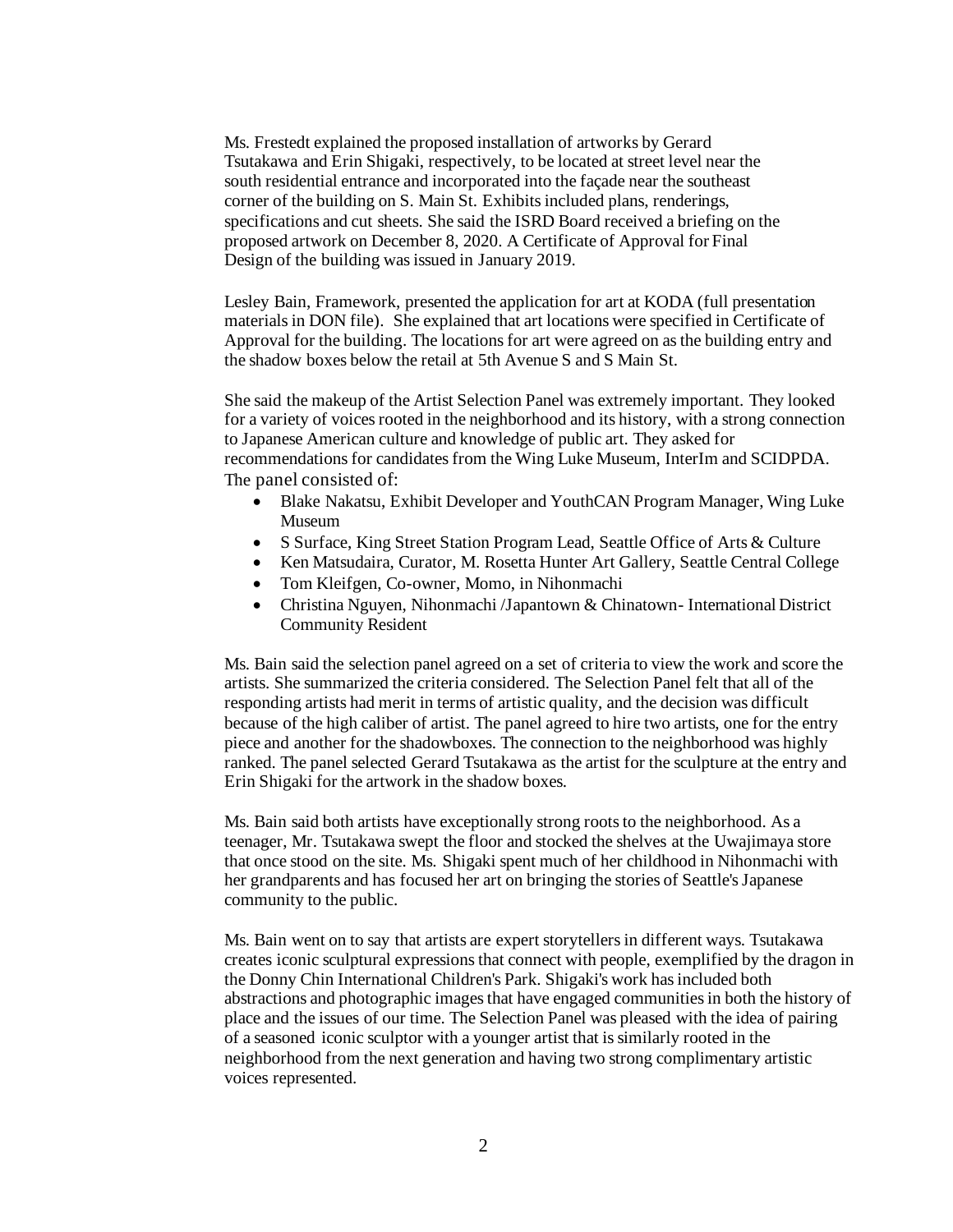Artist statements in DON file.

Mr. Tsutakawa said he has been an artist 'for a while' and has created many public art pieces, mostly in bronze. He said his first piece of public art is the Dragon in Donnie Chin Park International Children's Park. He said art should not be separated from the community; it should be part of the community and it should be touched. He said he grew up in the community, his family dined here, and he worked at Uwajimaya in the 1950s.

Ms. Bain spoke on behalf of Erin Shigaki who was unable to attend meeting. She said Shigaki is a younger artist who remembers coming to the CID with her grandmother.

Mr. Tsutakawa said the entry sculpture 'XO' or kisses and hugs is a universal language. He said the design is rooted in his Japanese and northwest heritage and will greet visitors to the neighborhood.

Ms. Bain said the sculpture is 7' tall. She said it you can see through it and it meets CPTED principles, referring to Crime Prevention through Environmental Design. She noted on elevation of entry where the sculpture will sit along the slope of the hill. She noted the siting of the shadow boxes and indicated grade change on drawing. She said the concept for the shadowboxes is to create a set of circular stone mon (family crests) representing the resiliency of Seattle's Japanese American community which was once located in the heart of the Chinatown-International District, where KODA is located. Three mon will be made from Columbia River basalt. Each will be on 20" diameter, 2"deep circular stone pieces hand-cut and polished by a sub-contracted vendor. The 2" depth will allow the stones to be attached from behind in the 4" deep shadow boxes with the appearance of floating.

Meaning of the Mon:

Mizuhiki: A traditional knot made of twisted rice paper usually gracing gifts and homes on special occasions. The knot is symbolic of the Japanese American community's strength and fortitude. May this mizuhiki impart this same strength and endurance on the current inhabitants of the Chinatown-International District.

Tanzaku and Kiku: Wish flag and chrysanthemum. Tanzaku contain handwritten wishes of gratitude and for a good future. They are traditionally hung from trees and sacred spaces during festivals. Kiku symbolize longevity, rejuvenation, and royalty. May this pairing evoke a wish for healing and dignity in this neighborhood.

Matsu: Pine. Matsu are symbolic of longevity, virtue, and youth. Japanese immigrants found Pacific Northwest evergreens were similar to the ones they left behind. In Japan, matsu are also used to mark the boundaries of the sacred ground of temples and shrines. May these pines bless this land in remembrance.

Ms. Bain said the original intent of community outreach was to have in-person meetings with presentations and input. COVID-19 restrictions have meant following a different approach. She said both digital and paper media in English and Chinese were created to try to reach as many people as possible. Input is possible via phone, email and the website. Flyers were distributed around the neighborhood with information on the art concepts. They were left with businesses, including smaller shops and restaurants and larger businesses with bulletin boards such as Uwajimaya and Kinokuniya. They were left, with permission, where newspapers and literature were on display in cafes and tea shops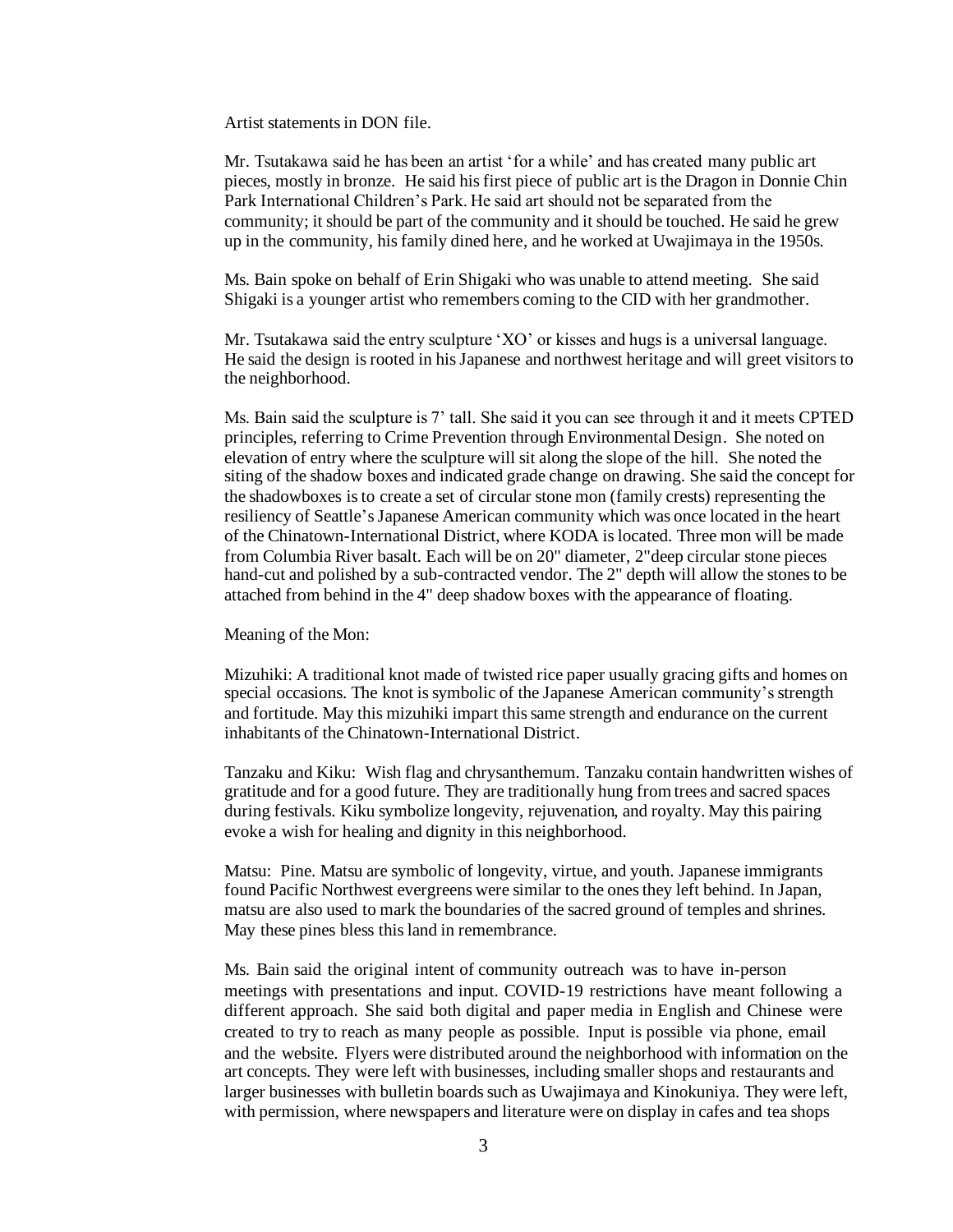including Oasis Tea Zone and the Panama Hotel. Flyers were also left with apartment building managers who would take them for posting, including at Hirabayashi Place, Icon Apartments, and Imperial House.

Mr. Tsutakawa said he designed his piece with consideration of positioning and scale at the site. He said that placement is important. The sculpture will be placed 24" away from post to create traffic around it. He said he wanted it to be a scale that would have a presence and could be used as a pathfinder. He went over installation details and said anchor bolts will be attached into slab. He said a single light, slightly off center will illuminate the art. He said lighting will have a warmer tone to bring out multi-hued patina.

Ms. Bain said a plaque will be placed on the downhill side of the shadowboxes so it will be easier to read. She said inset boxes will be finished with clear glazing; LED strip will provide up-lighting and will make the mom glow and look like it is floating. The electrical connections will not be visible. She went over plaque details and said it will be integrated into artwork with the sculpture plaque on the column and the shadow box plaque to side.

Ms. Woo asked what the plaque material will be.

Ms. Bain said it will be brass, affixed from behind.

Mr. Chan asked about installation of LED strip.

Ms. Bain said it will be installed at top half and light will bounce around in recessed well. The mons will be behind glass so they will be protected. She said the light will go around 360°.

There was discussion about the placement of the artwork and its proximity to the sidewalk.

Mr. Tsutakawa said it will be fairly close the edge and you could touch the sculpture as you step down.

Mr. Fujimoto appreciated the warmer tone of lighting selected and the quality of surface. He said it is a wonderful outcome and quality and the messaging is positive.

Mr. Legon-Talamoni shared Mr. Fujimoto's sentiments. He said he is familiar with the work of both artists and it goes without saying both works are a welcome addition to this project. He said the art adds placemaking aspects to the corner.

Ms. Frestedt suggested conditioning the motion with submittal of updated plan of lighting and attachment of plaque, since those elements are still being refined.

Mr. Legon-Talamoni concurred that the sculpture lighting sheet should be updated as a condition of approval.

Action: I move that the International Special Review District Board recommend approval of a Certificate of Approval for Exterior Alterations at 450 S. Main St. condition on submission of updated lighting layout for sculpture and attachment details for plaque.

The Board directs staff to prepare a written recommendation of approval, based on consideration of the application submittal and Board discussion at the March 9, 2021 public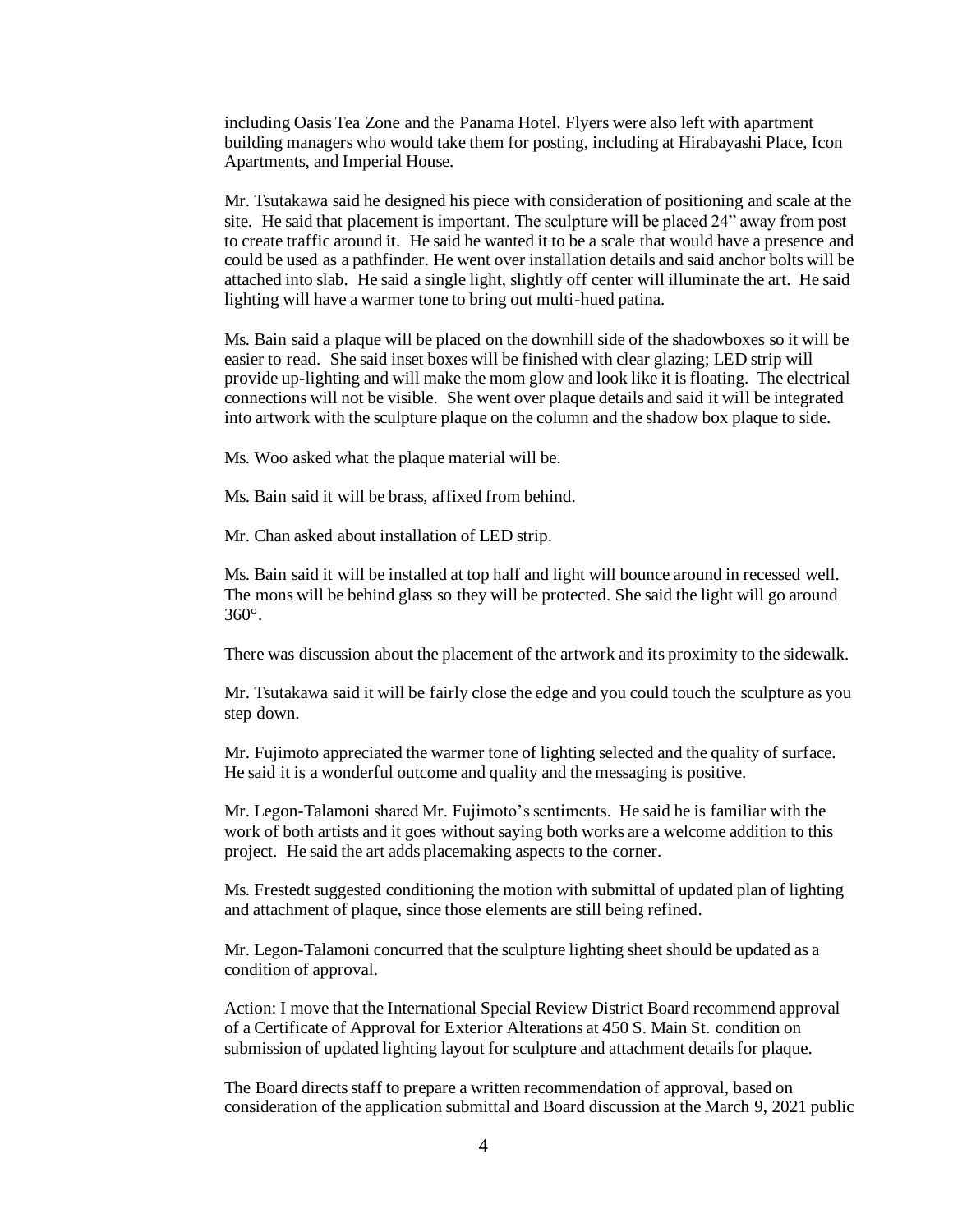meeting, and forward this written recommendation to the Department of Neighborhoods Director.

#### This action is based on the **following applicable sections of the International Special Review District Ordinance:**

#### **SMC 23.66.302 – International Special Review District goals and objectives**

The International District is the urban focal point for the Asian American community. The International Special Review District is established to promote, preserve and perpetuate the cultural, economic, historical, and otherwise beneficial qualities of the area, particularly the features derived from its Asian heritage, by:

A. Reestablishing the District as a stable residential neighborhood with a mixture of housing types;

B. Encouraging the use of street-level spaces for pedestrian-oriented retail specialty shops with colorful and interesting displays;

C. Protecting the area and its periphery from the proliferation of parking lots and other automobile-oriented uses;

D. Encouraging the rehabilitation of existing structures;

E. Improving the visual and urban design relationships between existing and future buildings, parking garages, open spaces and public improvements within the International District; F. Exercising a reasonable degree of control over site development and the location of offstreet parking and other automobile-oriented uses; and

G. Discouraging traffic and parking resulting from athletic stadium events and commuters working outside the District.

#### **SMC 23.66.336 – Exterior building finishes**

- **A. General Requirements.** To retain and enhance the visual order of the District, which is created by existing older buildings that provide unique character and form through their subtle detailing and quarter-block and half-block coverage, new development, including exterior remodeling, should respect the architectural and structural integrity of the building in which the work is undertaken, through sympathetic use of colors, material and style. Exterior building facades shall be of a scale compatible with surrounding structures. Window proportions, floor height, cornice line, street elevations and other elements of the building facades shall relate to the scale of the existing buildings in the immediate area.
- **C. Exterior Building Design Outside the Asian Design Character District.** Outside the Asian Design Character District, earthen colors and masonry construction with nonmetallic surfaces are preferred. Concrete construction will also be permitted if treated in a manner or incorporated into a design that provides visual interest and avoids large unbroken surface areas.

#### **Secretary of the Interior's Standards**

#9. New additions, exterior alterations, or related new construction shall not destroy historic materials that characterize the property.

#10. New additions and adjacent or related new construction shall be undertaken in such a manner that if removed in the future, the essential form and integrity of the historic property and its environment would be unimpaired.

MM/SC/MC/MF 4:0:0 Motion carried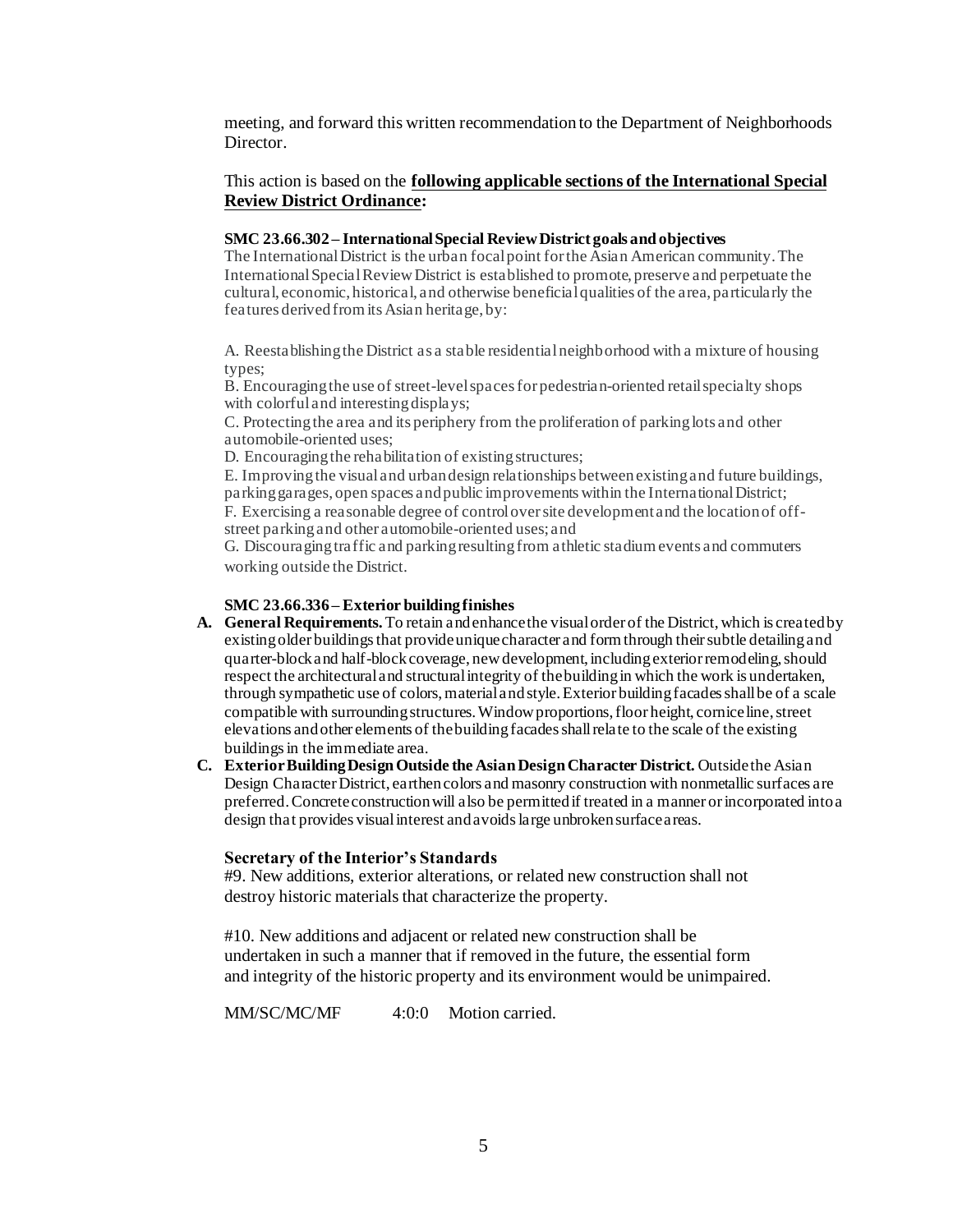#### **030921.3 PROJECT BRIEFING**

#### 030921.31 **450 S. Main St. - KODA**

*Presenters:* Yang Lee, Da-Li International

Briefing on proposed change of use for the corner level commercial space from retail to amenity space for the building.

Ms. Frestedt explained the proposed change in use of corner retail space and noted significant discussion had taken place throughout the design review process on how the corner was to be used and open to the community. She said that Mr. Lee has requested to brief the Board to request feedback on the change of use.

Yang Lee said they understood the importance of street activation and requested feedback from the board on use of the space as amenity space for the residents of the building. He said the square footage is approximately 760 square feet.

Gary Lin, Da-Li International, said the COVID climate has presented a challenge in their search for open concept retail tenants. He said using the space as amenity space for the building residents would activate the area that would otherwise be empty. He said the space could be used as a resident touch-down spot when waiting for a ride. He said he would prefer to activate the space rather than let it sit empty.

There was discussion about code requirements for ground floor uses.

Ms. Frestedt said public comment was received and forwarded to the board.

Mr. Lee provided a rendering comparing the corner retail space occupied and unoccupied. He said when unoccupied, it is a dark corner at night.

Mr. Legon-Talamoni thanked the presenters and explained to board that as this was a briefing, no action would be taken, the presenters request feedback and recommendations.

Ms. Chan said he was not on the board when the application was approved and asked what was promised to the community.

Mr. Legon-Talamoni said that initially a hybrid retail / lobby used was discussed at several board meetings. The board said the space should be reserved for whatever retail activity was proposed.

Ms. Frestedt said there was lots of discussion about the orientation of the corner and if there could be an entrance there. She said the grade is a challenge. She said they discussed ways to help bring community into the building with retail hybrid and retail at the corner.

Mr. Lee said they proposed retail being open retail hours and closed after.

Mr. Chan asked if any of the three retail spaces on  $5<sup>th</sup>$  Avenue have been leased.

Mr. Lin said none. He said they have been talking to one restaurant that could occupy two spaces.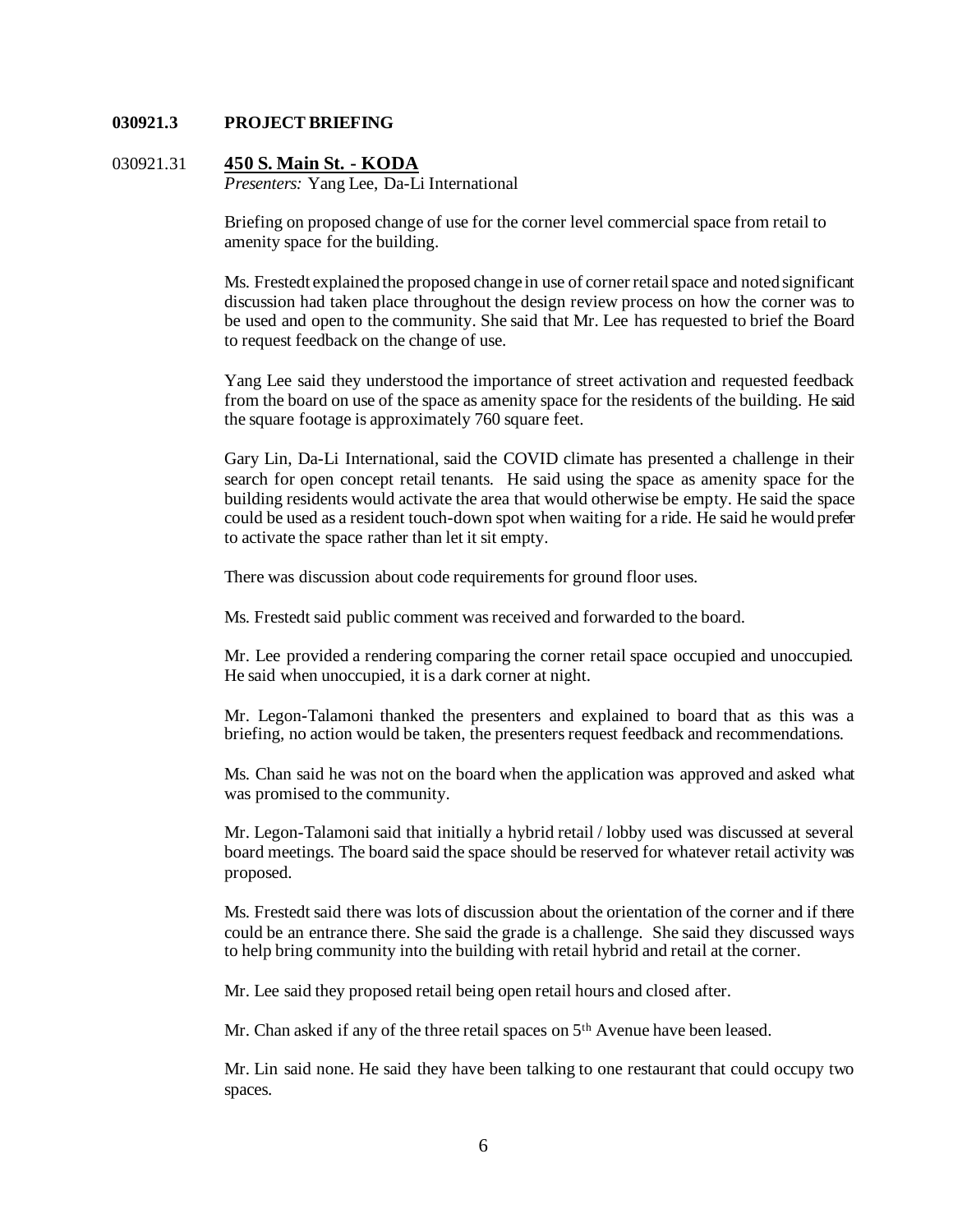Mr. Chan said the goal is to activate the area for residential use in neighborhood and retail goes a long way. He said the artist rendering show amenity space activity when the use would likely be sparse. He asked if there are other amenity spaces in the building.

Mr. Lin identified other amenity spaces including roof top area, level 7 area, dog run on ground level. He said what they are proposing would be an extension of the lobby. He said there will be times there will be no one there but they hope it would be used. He said potential buyers see it as a good waiting place for pickups, deliveries. He said activation is important. He said they want a solution that will activate the area as it is more attractive to buyers. He said hopefully the challenge of finding retail will be short-term.

Mr. Fujimoto asked what open concept experience was considered.

Mr. Lin said a coffee kiosk, soft seating, small retail, quick eats, but that they have not found any interested vendors.

Mr. Fujimoto asked how that space would look as an extension of residential use.

Mr. Lin said they could light it better and put seating there. It wouldn't be as activated as retail but would look better than empty shell space.

Mr. Fujimoto commented on this being a very special corner. He said he admired that the ownership came forth with open concept retail.

Mr. Legon-Talamoni asked if the proposed amenity use is the desired outcome or if it would be temporary with a return to retail.

Mr. Lin said they would love that to happen but can't say it will. He said once the Homeowners' Association (HOA) takes control they will not be involved.

Mr. Legon-Talamoni asked what measures they had explored in locating a tenant.

Mr. Lin said he reached out to retail brokers and independent contacts to gauge interest and there hasn't been any. He said he welcomes input if anyone know an interested local retailer.

Mr. Legon-Talamoni said the board won't mandate it but SCIDPDA and Interim might be able to assist connecting proposed tenants to the property owner. He said the board has recommended this to others.

Mr. Lin said he did meet with SCIDPDA but could try again.

Ms. Woo said Shanti Breznau is the business development person. She said Ms. Breznau was helpful to her when finding tenants for the Louisa. She said the corner spot was the last spot to fill. She said it is difficult to do a full lease before a building is built. She said it took months to a year and she said she suspects the once the occupancy rate is up, it will go.

Ms. Frestedt clarified that this area is outside of the retail core and is not subject to street level use requirements. She said the overall goals and objectives are a desire and preference given to improving visual and design relations are encouraged; they are preferred, not required.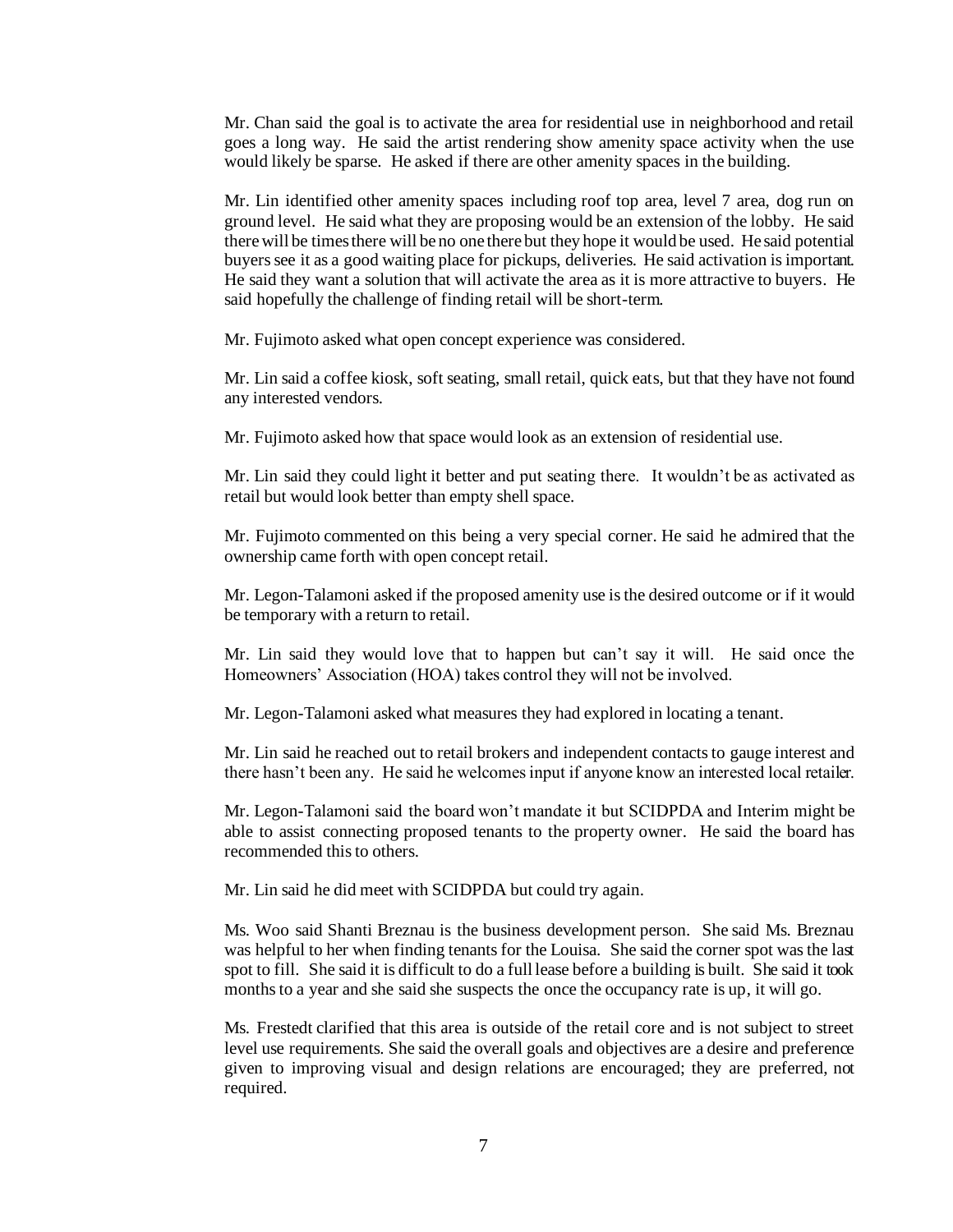Mr. Legon-Talamoni said the board originally expressed gratitude and was on board with proposed retail because this is so prominent in a highly contentious development. He said he thought retail would remain. He expressed concern about what happens when the space is turned over to the HOA and asked if all options are off the table. He said there is a strong desire way back in design phase and the developer made a commitment to make this a retail space. He said he was concerned about the potential change in use.

Mr. Fujimoto reiterated KODA is not in the retail core and there is no requirement for retail there. He said the proposal has three retail suites to contribute to the color and vibrancy of the streetscape. He said to recognize the power and generosity of those edges and the push back when shared with the community.

Ms. Frestedt said she received and approved administratively a request by DaLi to use one of the retail spaces as office for DaLi International with the understanding that corner space would be retail.

Mr. Lin said the process is indicative of the market we are in. He said there is lack of activity in all three locations. He said while there has been a request to use one retail space for office, they would switch right back to retail once they have a tenant. He said that is their hope. He said the restaurant that has expressed interested is one ownership group that is interested in two of the retail spaces.

Ms. Frestedt asked if DaLi would still have office in the building.

Mr. Lin said DaLi office would likely move to the live-work space at the southwest corner.

Mr. Legon-Talamoni said the economic landscape is difficult and any activation is better than none.

Mr. Chan said that given the contentiousness of the project he suggested making another run at involving the community to occupy the space even as hybrid community space. He said there needs to be some olive branch shown. He said the appearance is this is an economic decision and the community in this area is expecting activation and access to the building via retail. He said otherwise it will seem like a fortress. He said they should make every effort to meet with the community.

Mr. Fujimoto said it is a residential building. He said from an urban design perspective the corner is permitted to be flexible as resident amenity and retail functionality.

Mr. Legon-Talamoni said there is precedent in the district for innovative use of space and he suggested contacting Hello Em, in Little Saigon, which shares space with Friends of Little Saigon office and hosts a café. He said there is precedent for partnership and dynamic, openended retail. He suggested more exploration to find a partner or tenant connecting economics, community and residents. He said to make every effort to make it happen.

Mr. Lin said they take input to heart that the community wants a presence in the neighborhood and building. He said he will take all feedback.